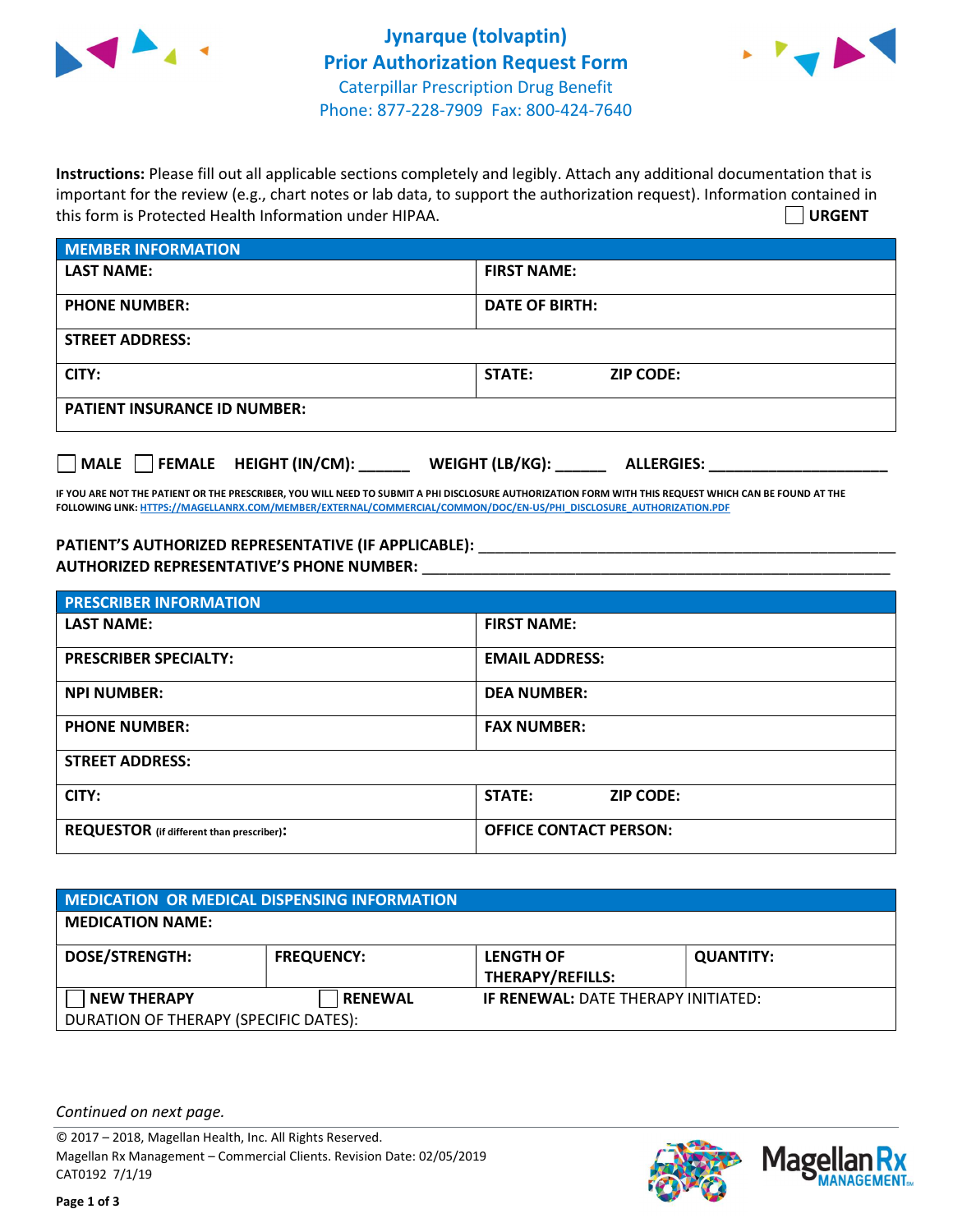

 Jynarque(tolvaptin) Prior Authorization Request Form Caterpillar Prescription Drug Benefit Phone: 877-228-7909 Fax: 800-424-7640



| <b>MEMBER'S LAST NAME:</b>                                                                                                                                                                                                                                                                                                                                                                                                                                                                                                     | <b>MEMBER'S FIRST NAME:</b>                                                                                                     |                                                       |  |  |
|--------------------------------------------------------------------------------------------------------------------------------------------------------------------------------------------------------------------------------------------------------------------------------------------------------------------------------------------------------------------------------------------------------------------------------------------------------------------------------------------------------------------------------|---------------------------------------------------------------------------------------------------------------------------------|-------------------------------------------------------|--|--|
|                                                                                                                                                                                                                                                                                                                                                                                                                                                                                                                                | 1. HAS THE PATIENT TRIED ANY OTHER MEDICATIONS FOR THIS CONDITION?                                                              | <b>NO</b><br>YES (if yes, complete below)             |  |  |
| <b>MEDICATION/THERAPY (SPECIFY</b><br>DRUG NAME AND DOSAGE):                                                                                                                                                                                                                                                                                                                                                                                                                                                                   | <b>DURATION OF THERAPY (SPECIFY</b><br>DATES):                                                                                  | <b>RESPONSE/REASON FOR</b><br><b>FAILURE/ALLERGY:</b> |  |  |
| <b>2. LIST DIAGNOSES:</b>                                                                                                                                                                                                                                                                                                                                                                                                                                                                                                      |                                                                                                                                 | <b>ICD-10:</b>                                        |  |  |
| □ Autosomal dominant polycystic kidney disease(ADPKD)<br>□ Other diagnosis: _____________________ICD-10 Code(s): ________                                                                                                                                                                                                                                                                                                                                                                                                      |                                                                                                                                 |                                                       |  |  |
| PRIOR AUTHORIZATION.                                                                                                                                                                                                                                                                                                                                                                                                                                                                                                           | 3. REQUIRED CLINICAL INFORMATION: PLEASE PROVIDE ALL RELEVANT CLINICAL INFORMATION TO SUPPORT A                                 |                                                       |  |  |
| <b>Clinical Information:</b><br>Is prescriber a nephrologist? $\Box$ Yes $\Box$ No                                                                                                                                                                                                                                                                                                                                                                                                                                             |                                                                                                                                 |                                                       |  |  |
| Does patient have a family history positive for autosomal dominant polycystic kidney disease? $\Box$ Yes $\Box$ No<br>If Yes to above,<br>A.) Does patient have at least 3 kidney cysts? $\Box$ Yes $\Box$ No <i>Please submit ultrasound documentation</i> .<br>B.) Does patient have at least 5 kidney cysts? $\Box$ Yes $\Box$ No <i>Please submit CT or MRI documentation</i> .                                                                                                                                            |                                                                                                                                 |                                                       |  |  |
| If patient is negative for family history of autosomal dominant polycystic kidney disease,<br>A.) Does patient have at least 10 kidney cysts? $\Box$ Yes $\Box$ No <i>Please submit any radiologic documentation.</i><br>B.) Have all other cystic kidney diseases been excluded? $\Box$ Yes $\Box$ No                                                                                                                                                                                                                         |                                                                                                                                 |                                                       |  |  |
|                                                                                                                                                                                                                                                                                                                                                                                                                                                                                                                                | Does patient have an estimated glomerular filtration rate(eGFR) of less than 25mL/min/1.73m <sup>2</sup> ? $\Box$ Yes $\Box$ No |                                                       |  |  |
| Are there any other comments, diagnoses, symptoms, medications tried or failed, and/or any other information the<br>physician feels is important to this review?                                                                                                                                                                                                                                                                                                                                                               |                                                                                                                                 |                                                       |  |  |
|                                                                                                                                                                                                                                                                                                                                                                                                                                                                                                                                |                                                                                                                                 |                                                       |  |  |
| Please note: Not all drugs/diagnosis are covered on all plans. This request may be denied unless all required<br>information is received.                                                                                                                                                                                                                                                                                                                                                                                      |                                                                                                                                 |                                                       |  |  |
| ATTESTATION: I attest the information provided is true and accurate to the best of my knowledge. I understand that<br>the Health Plan, insurer, Medical Group or its designees may perform a routine audit and request the medical<br>information necessary to verify the accuracy of the information reported on this form.                                                                                                                                                                                                   |                                                                                                                                 |                                                       |  |  |
| Prescriber Signature or Electronic I.D. Verification:                                                                                                                                                                                                                                                                                                                                                                                                                                                                          |                                                                                                                                 | Date:                                                 |  |  |
| <b>CONFIDENTIALITY NOTICE:</b> The documents accompanying this transmission contain confidential health information that is legally privileged. If<br>you are not the intended recipient, you are hereby notified that any disclosure, copying, distribution, or action taken in reliance on the contents<br>of these documents is strictly prohibited. If you have received this information in error, please notify the sender immediately (via return FAX)<br>and arrange for the return or destruction of these documents. |                                                                                                                                 |                                                       |  |  |

© 2017 – 2018, Magellan Health, Inc. All Rights Reserved. Magellan Rx Management – Commercial Clients. Revision Date: 02/05/2019 CAT0192 8.1.19